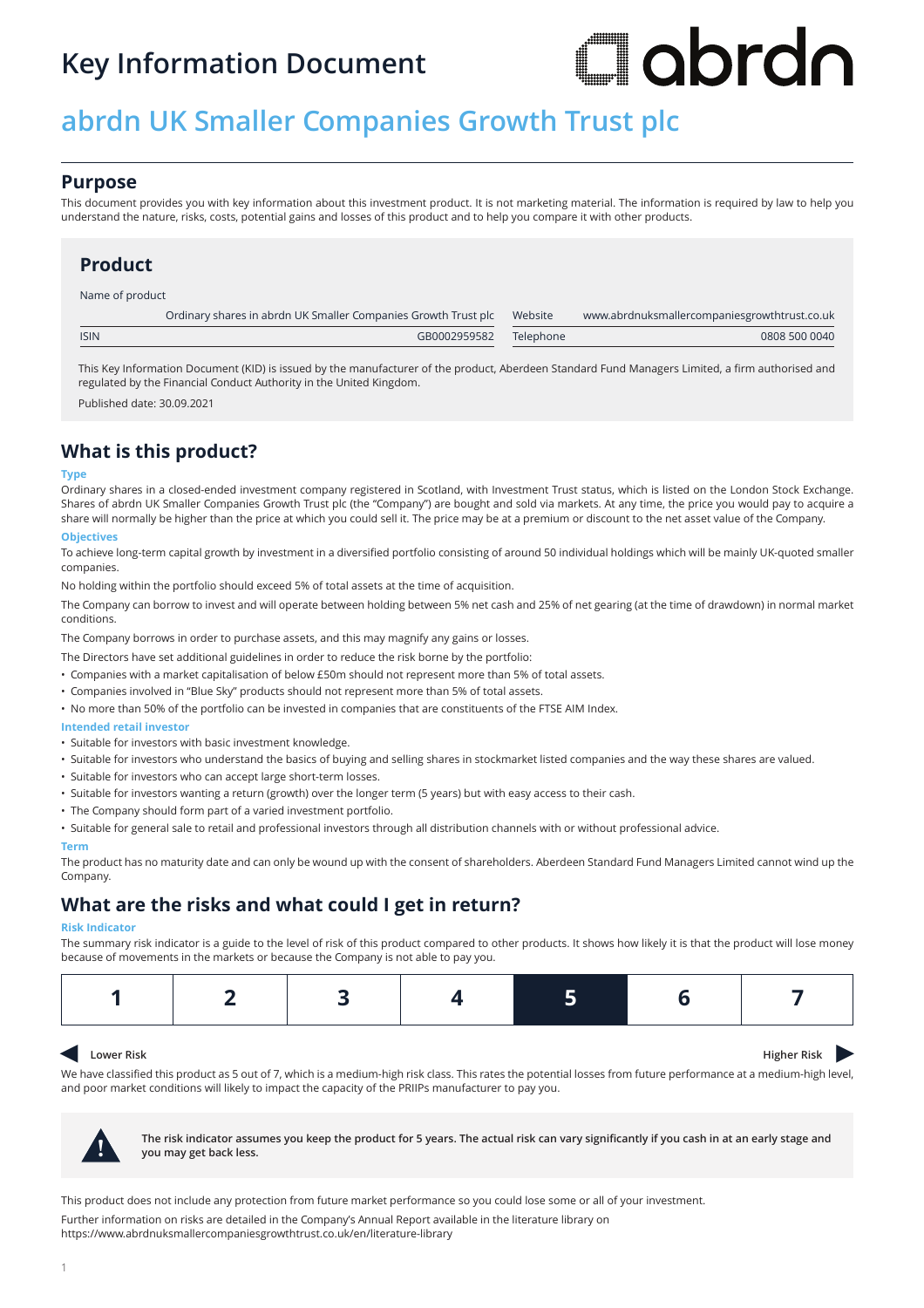#### **Performance Scenarios**

#### **Investment £10,000**

|                       |                                     |         |         | (Recommend<br>holding period) |
|-----------------------|-------------------------------------|---------|---------|-------------------------------|
| <b>Scenarios</b>      |                                     | 1 year  | 3 years | 5 years                       |
| Stress scenario       | What you might get back after costs | £298    | £4,095  | £3,035                        |
|                       | Average return each year            | $-97%$  | $-26%$  | $-21%$                        |
| Unfavourable scenario | What you might get back after costs | £8,200  | £8,200  | £8,811                        |
|                       | Average return each year            | $-18%$  | -6%     | $-3%$                         |
| Moderate scenario     | What you might get back after costs | £11.261 | £14.165 | £17,818                       |
|                       | Average return each year            | 13%     | 12%     | 12%                           |
| Favourable scenario   | What you might get back after costs | £15,260 | £24.142 | £35,552                       |
|                       | Average return each year            | 53%     | 34%     | 29%                           |

This table shows the money you could get back over the next 5 years, under different scenarios, assuming that you invest £10,000. The scenarios shown illustrate how your investment could perform. You can compare them with the scenarios of other products. The scenarios presented are an estimate of future performance based on evidence from the past on how the value of this investment varies, and are not an exact indicator. What you get will vary depending on how the market performs and how long you keep the investment/product. The stress scenario shows what you might get back in extreme market circumstances, and it does not take into account the situation where we are not able to pay you.

**Market developments in the future cannot be accurately predicted. The scenarios shown are only an indication of some of the possible outcomes based on recent returns. Actual returns could be lower.**

The figures shown include all the costs of the product itself but may not include all the costs that you pay to your broker, advisor or platform. The figures do not take into account your personal tax situation, which may also affect how much you get back.

## **What happens if the Company is unable to pay out?**

As a shareholder of the Company you would not be able to make a claim to the Financial Services Compensation Scheme in the event that the Company is unable to pay any dividends due to you, or if it were unable to pay any amounts due to you on the winding up of the Company.

### **What are the costs?**

The Reduction in Yield (RIY) shows what impact the total costs you pay will have on the investment return you might get. The total costs take into account one-off, ongoing and incidental costs.

The amounts shown here are the cumulative costs of the product itself, for three different holding periods. They include potential early exit penalties. The figures assume you invest £10,000. The figures are estimates and may change in the future.

#### **Costs over time**

The person selling you or advising you about this product may charge you other costs. If so, this person will provide you with information about these costs, and show you the impact that all costs will have on your investment over time.

#### **Investment £10,000**

| <b>Scenarios</b>                | If you cash in<br>after 1 year | If you cash in<br>after 3 years | If you cash in at the<br>end of the recommended<br>holding period |
|---------------------------------|--------------------------------|---------------------------------|-------------------------------------------------------------------|
| Total costs                     | £110                           | £366                            | £683                                                              |
| Impact on return (RIY) per year | 0.97%                          | 0.97%                           | 0.97%                                                             |

#### **Composition of Costs**

The table below shows:

• The impact each year of the different types of costs on the investment return you might get at the end of the recommended holding period.

• The meaning of the different cost categories.

• Other ongoing costs also includes borrowing costs and all other running costs incurred by the company.

#### **This table shows the impact on return per year**

| <b>One-off costs</b> | Entry costs                 | 0.00% | The impact of the costs you pay when entering your investment.                              |
|----------------------|-----------------------------|-------|---------------------------------------------------------------------------------------------|
|                      | Exit costs                  | 0.00% | The impact of the costs of exiting your investment when it matures.                         |
| <b>Ongoing costs</b> | Portfolio transaction costs | 0.00% | The impact of the costs of us buying and selling underlying investments for<br>the product. |
|                      | Other ongoing costs         | 0.97% | The impact of the costs that we take each year for managing your<br>investments.            |
| Incidental costs     | Performance Fees            | 0.00% | The impact of a performance fee, where applicable.                                          |
|                      | Carried Interests           | 0.00% | The impact of carried interests, where applicable.                                          |